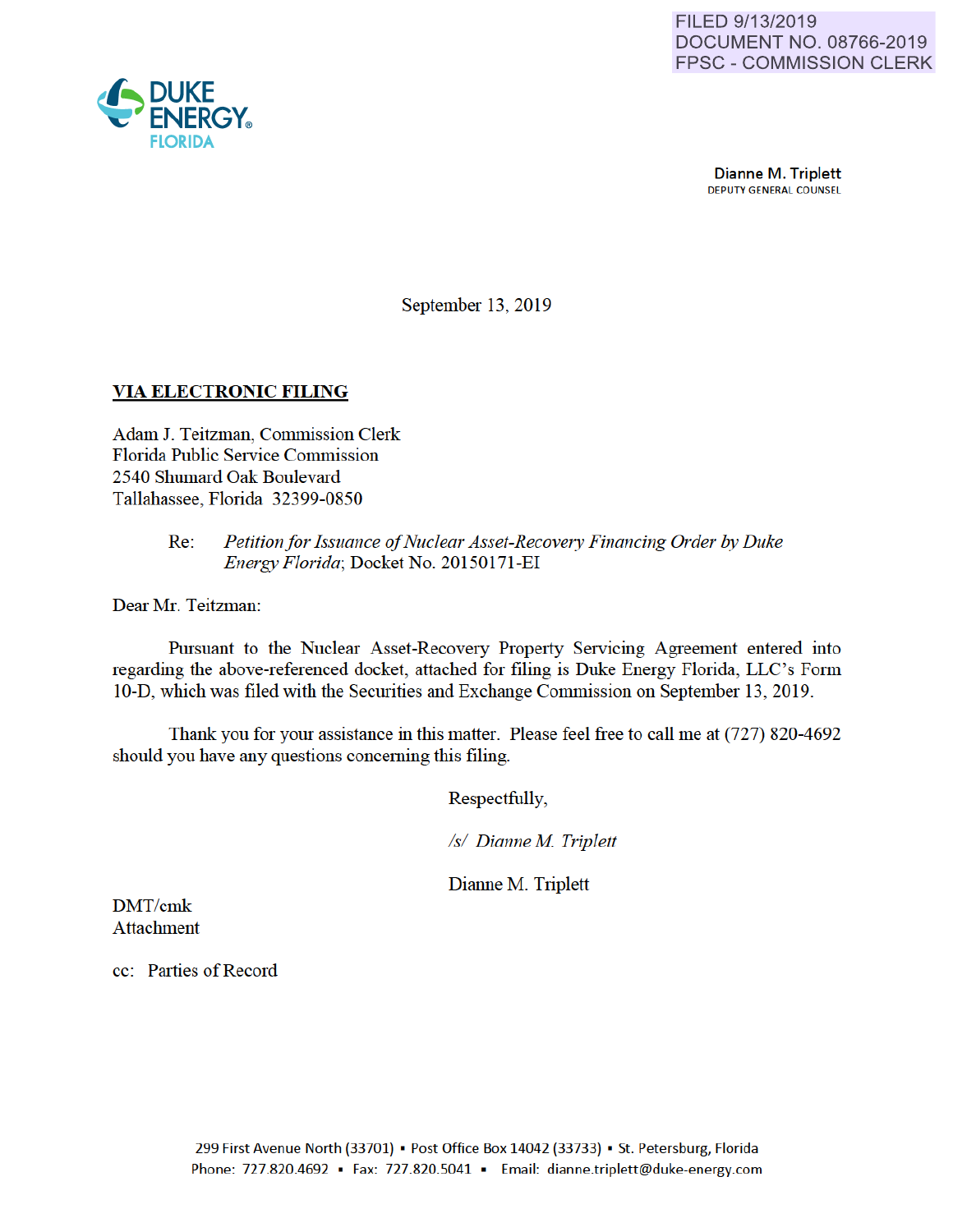## **CERTIFICATE OF SERVICE**

*Docket No. 20150171-EI*

I HEREBY CERTIFY that a true and correct copy of the foregoing has been furnished via electronic mail to the following this 13<sup>th</sup> day of September, 2019.

> */s/ Dianne M. Triplett* Attorney

Theresa L. Tan Office of the General Counsel Florida Public Service Commission 2540 Shumard Oak Blvd. Tallahassee, FL 32399-0850 ltan@psc.state.fl.us Jon C. Moyle, Jr. / Karen A. Putnal 118 North Gadsden Street Tallahassee, FL 32301 jmoyle@moylelaw.com kputnal@moylelaw.com Robert Scheffel Wright / John T. LaVia, III Gardner Law Firm 1300 Thomaswood Drive Tallahassee, FL 32308 schef@gbwlegal.com jlavia@gbwlegal.com C. Rehwinkel / J. Kelly Office of Public Counsel c/o The Florida Legislature 111 West Madison Street, Room 812 Tallahassee, FL 32399-1400 rehwinkel.charles@leg.state.fl.us kelly.jr@leg.state.fl.us James W. Brew Stone Law Firm 1025 Thomas Jefferson Street, NW Eighth Floor, West Tower Washington, DC 20007-5201 jbrew@smxblaw.com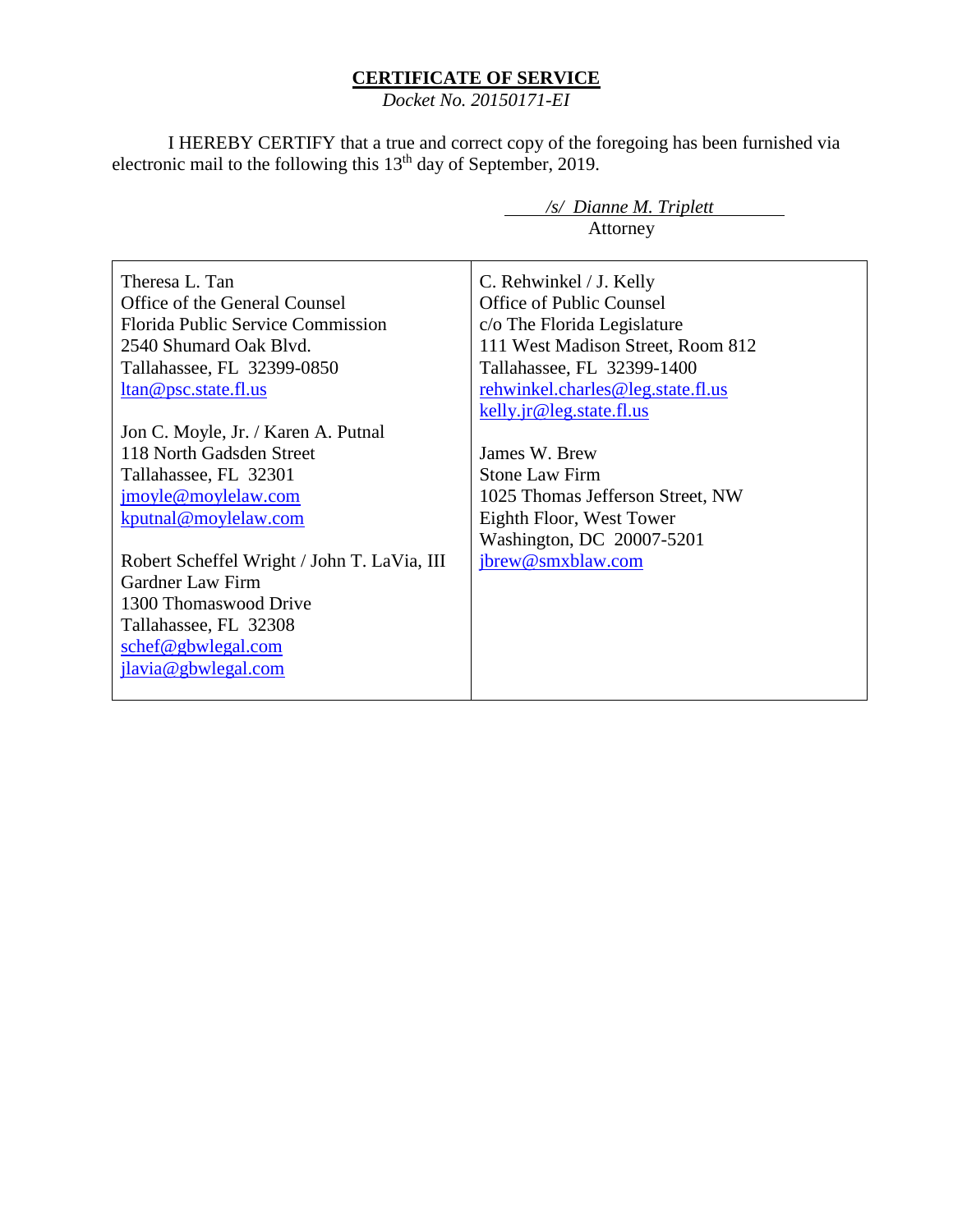## **UNITED STATES SECURITIES AND EXCHANGE COMMISSION Washington, D.C. 20549**

## **FORM 10-D**

#### **ASSET-BACKED ISSUER DISTRIBUTION REPORT PURSUANT TO SECTION 13 OR 15(d) OF THE SECURITIES EXCHANGE ACT OF 1934 For the semi-annual distribution period from March 1, 2019 to August 31, 2019**

| <b>Commission</b><br><b>File Number</b> | <b>Registrant: State of Incorporation: Address: and Telephone Number</b> |                 |                 | <b>IRS</b> Employer<br><b>Identification</b><br>No. |
|-----------------------------------------|--------------------------------------------------------------------------|-----------------|-----------------|-----------------------------------------------------|
| 333-209196-01                           | DUKE ENERGY FLORIDA PROJECT FINANCE, LLC                                 |                 |                 | 81-0977581                                          |
|                                         | (Delaware)                                                               |                 |                 |                                                     |
|                                         | 299 First Avenue North, St. Petersburg, Florida 33701                    |                 |                 |                                                     |
|                                         | 704-382-3853                                                             |                 |                 |                                                     |
| 1-03274                                 | DUKE ENERGY FLORIDA, LLC                                                 |                 |                 | 59-0247770                                          |
|                                         | (Depositor and Sponsor)                                                  |                 |                 |                                                     |
|                                         | (Florida)                                                                |                 |                 |                                                     |
|                                         | 299 First Avenue North, St. Petersburg, Florida 33701                    |                 |                 |                                                     |
|                                         | 704-382-3853                                                             |                 |                 |                                                     |
|                                         | Registered/reporting pursuant to (check one)                             |                 |                 |                                                     |
|                                         |                                                                          |                 |                 | Name of exchange                                    |
| Title of class                          | Section $12(b)$                                                          | Section $12(g)$ | Section $15(d)$ | $($ If Section 12 $(b)$ )                           |
| Series A 2018 Senior Secured Bonds      |                                                                          | П               | ☑               |                                                     |

| Series A 2021 Senior Secured Bonds |  | M |  |
|------------------------------------|--|---|--|
| Series A 2026 Senior Secured Bonds |  | ⊠ |  |
| Series A 2032 Senior Secured Bonds |  | ⊠ |  |
| Series A 2035 Senior Secured Bonds |  | ⊓ |  |

Indicate by check mark whether the registrant (1) has filed all reports required to be filed by Section 13 or 15(d) of the Securities Exchange Act of 1934 during the preceding 12 months (or for such shorter period that the registrant was required to file such reports), and (2) has been subject to such filing requirements for the past 90 days.

 $Yes \nightharpoonup$  No  $\Box$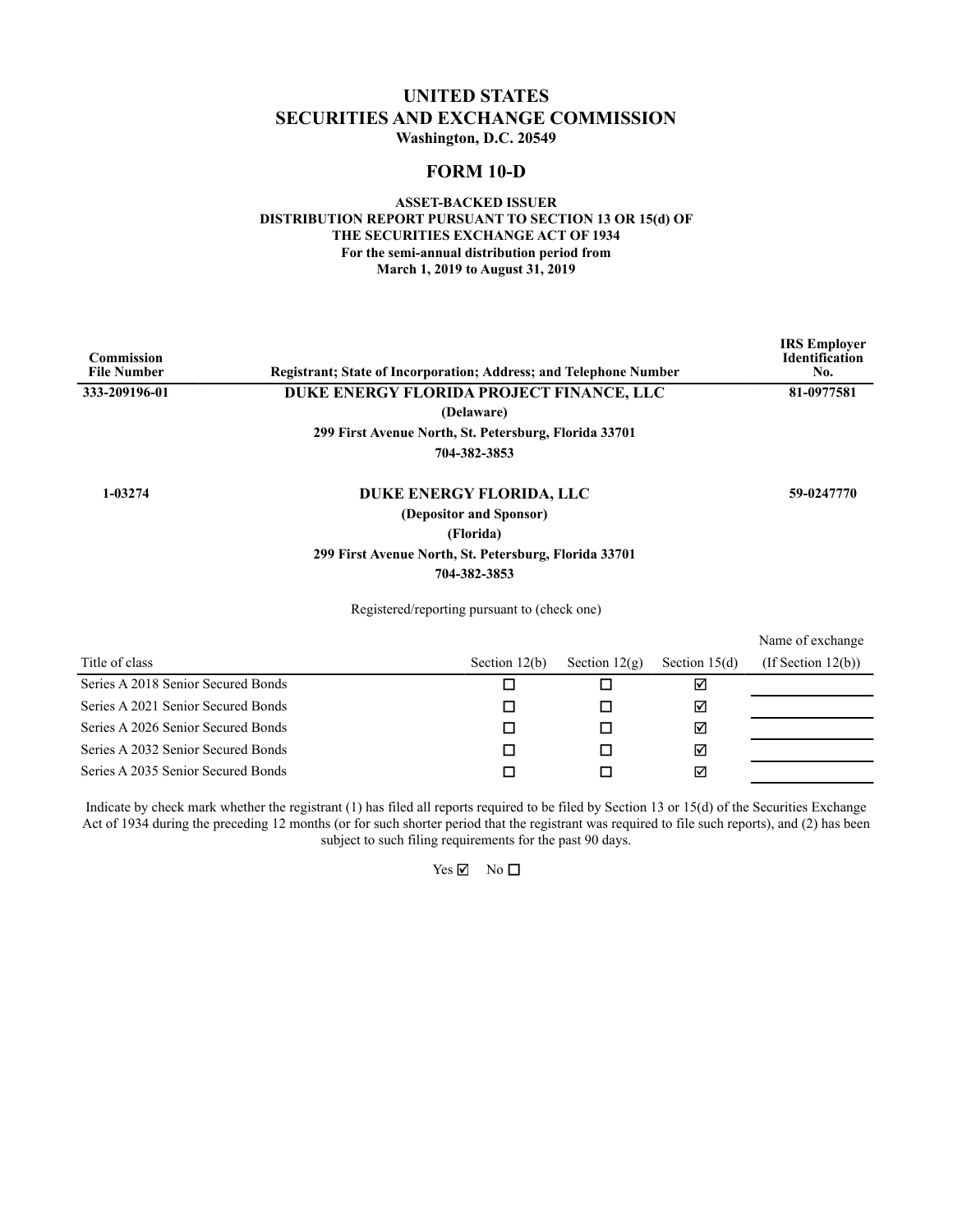# **PART I – DISTRIBUTION INFORMATION**

#### **Item 1. Distribution and Pool Performance Information.**

The response to Item 1 is set forth in part herein and in part in Exhibit 99.1.

The record date for distributions described in Exhibit 99.1 is August 31, 2019.

Introductory and explanatory information regarding the material terms, parties, and distributions described in Exhibit 99.1 is included in the Prospectus dated June 15, 2016, of Duke Energy Florida Project Finance, LLC (Issuing Entity) relating to the Series A Senior Secured Bonds (Bonds) filed with the Securities and Exchange Commission pursuant to Rule 424(b)(1) of the Securities Act of 1933 on June 17, 2016.

As indicated in Exhibit 99.1, all required interest and scheduled principal payments on the Bonds have been made with respect to the September 3, 2019, distribution date.

#### **The following Items have been omitted pursuant to General Instruction C of Form 10-D:**

- Item 1A. Asset-Level Information.
- Item 1B. Asset Representations Reviewer and Investor Communication.

# **PART II – OTHER INFORMATION**

#### **Item 2. Legal Proceedings.**

None.

#### **Item 3. Sale of Securities and Use of Proceeds.**

None.

#### **The following Items have been omitted pursuant to General Instruction C of Form 10-D:**

- Item 4. Defaults Upon Senior Securities.
- Item 5. Submission of Matters to a Vote of Security Holders.
- Item 6. Significant Obligors of Pool Assets.
- Item 7. Change in Sponsor Interest in the Securities.
- Item 8. Significant Enhancement Provider Information.

#### **Item 9. Other Information.**

None.

#### **Item 10. Exhibits.**

(a) and (b) See Exhibit Index included as the last part of this report, which is incorporated herein by reference.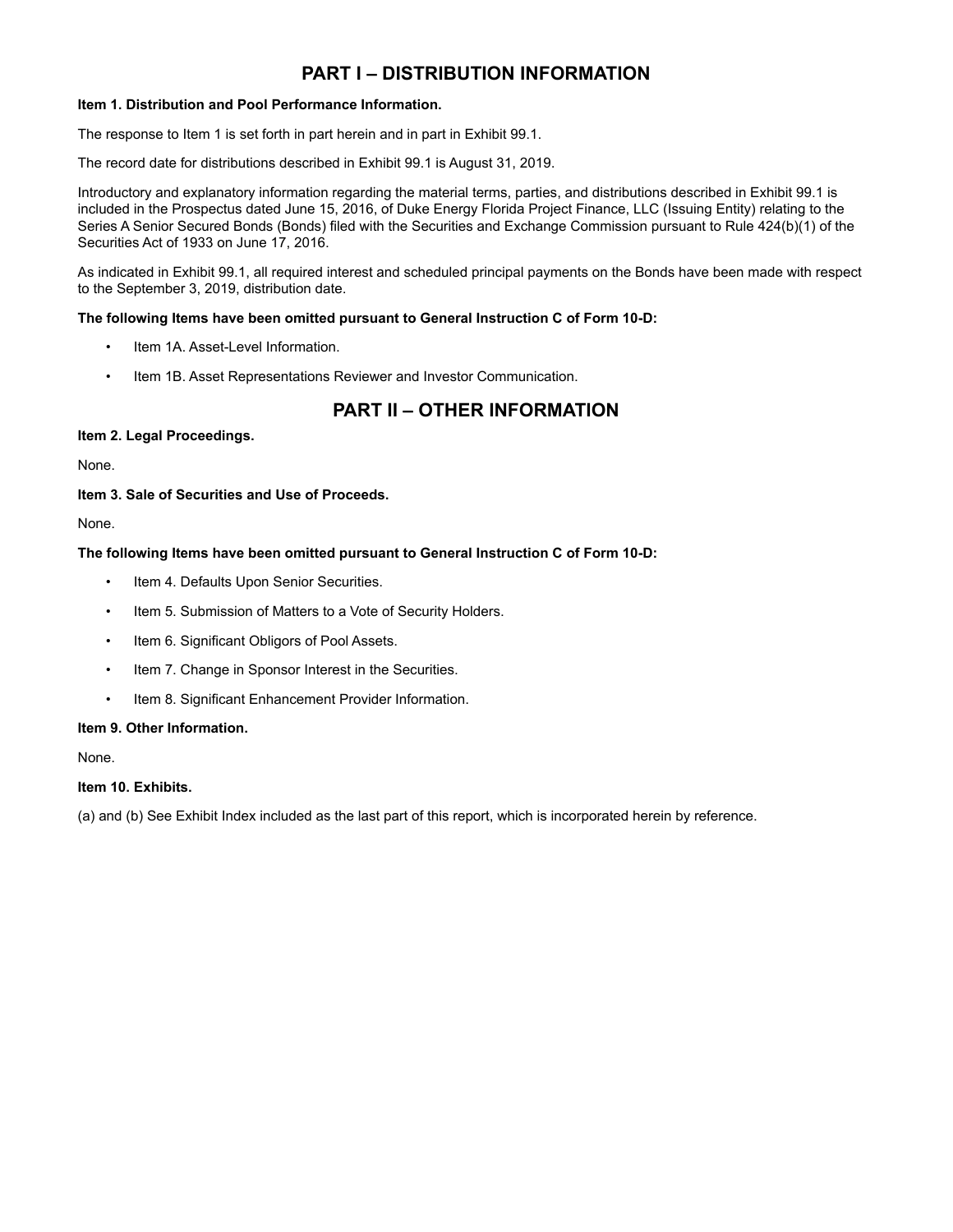## **SIGNATURES**

Pursuant to the requirements of the Securities Exchange Act of 1934, the registrant has duly caused this report to be signed on its behalf by the undersigned thereunto duly authorized.

### Date: September 13, 2019 **DUKE ENERGY FLORIDA PROJECT FINANCE, LLC (Issuing Entity)**

By: Duke Energy Florida, LLC, as Servicer

By:  $\sqrt{s}$  Dwight L. Jacobs

Dwight L. Jacobs Senior Vice President, Chief Accounting Officer, Tax and Controller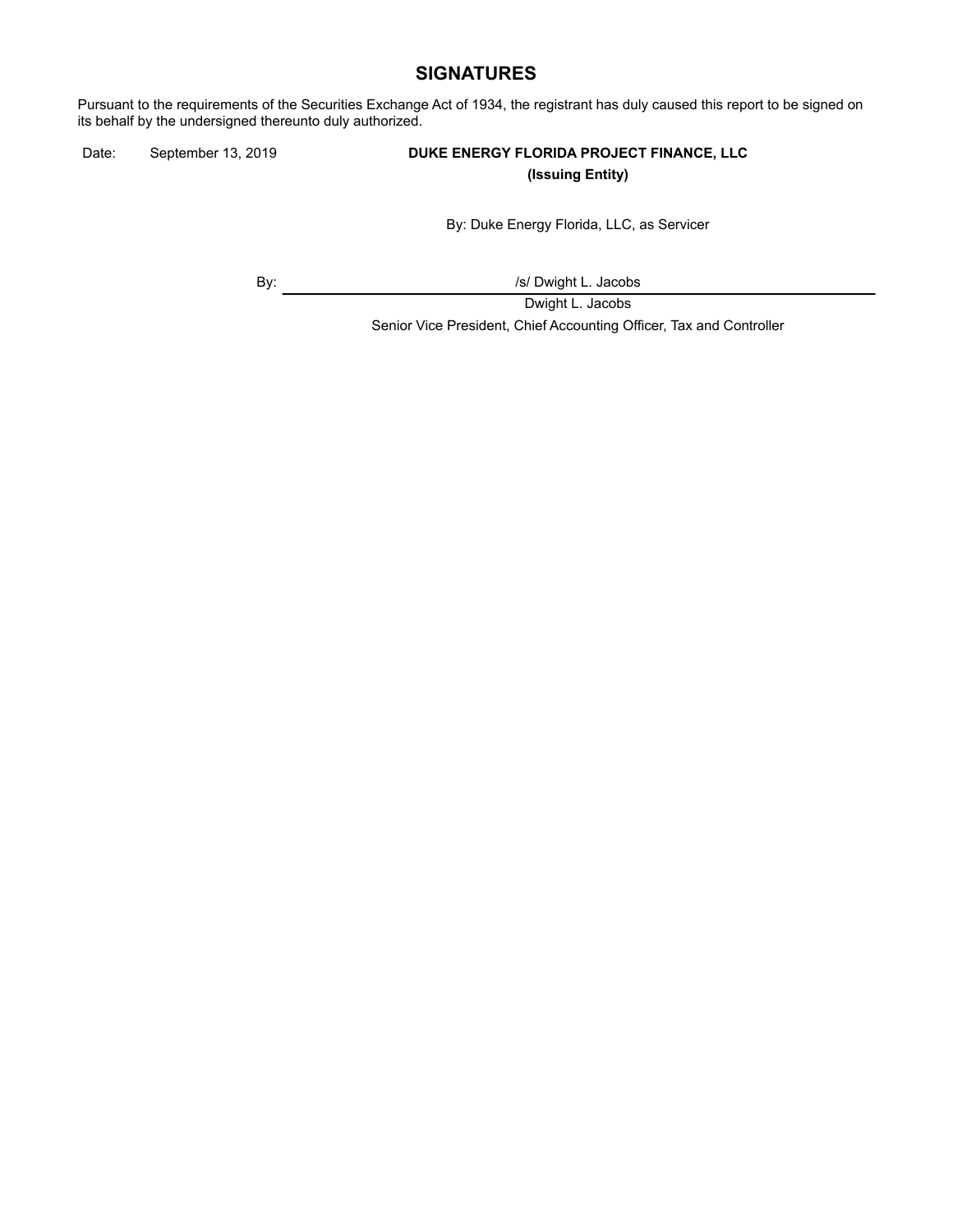# **EXHIBIT INDEX**

Exhibits filed herewithin are designated by an asterisk (\*). All exhibits not so designated are incorporated by reference to a prior filing, as indicated.

| Exhibit No. | <b>Description</b>                                                                                                                                                                                                                       |
|-------------|------------------------------------------------------------------------------------------------------------------------------------------------------------------------------------------------------------------------------------------|
| 3.1         | Certificate of Formation of Duke Energy Florida Project Finance, LLC (filed with the Registration Statement on<br>Form SF-1 of Duke Energy Florida, LLC (File No. 333-209196) on January 29, 2016)                                       |
| 3.2         | Amended and Restated Limited Liability Company Agreement of Duke Energy Project Finance, LLC dated and<br>effective as of June 10, 2016 (Form 8-K filed June 17, 2016)                                                                   |
| 4.1         | Indenture, dated as of June 22, 2016, by and between Duke Energy Florida Project Finance, LLC and The<br>Bank of New York Mellon Trust Company, N.A., as Indenture Trustee and Securities Intermediary (Form 8-K<br>filed June 17, 2016) |
| 10.1        | Nuclear Asset-Recovery Property Servicing Agreement, dated as of June 22, 2016, by and between Duke<br>Energy Florida Project Finance, LLC and Duke Energy Florida, LLC (Form 8-K filed June 22, 2016)                                   |
| 10.2        | Nuclear Asset-Recovery Property Purchase and Sale Agreement, dated as of June 22, 2016, by and between<br>Duke Energy Florida Project Finance, LLC and Duke Energy Florida, LLC (Form 8-K filed June 22, 2016)                           |
| 10.3        | Administration Agreement, dated as of June 22, 2016, by and between Duke Energy Florida Project Finance,<br>LLC and Duke Energy Florida, LLC (Form 8-K filed June 22, 2016)                                                              |
| $*99.1$     | Semi-annual Servicer's Certificate relating to the Bonds, dated August 23, 2019                                                                                                                                                          |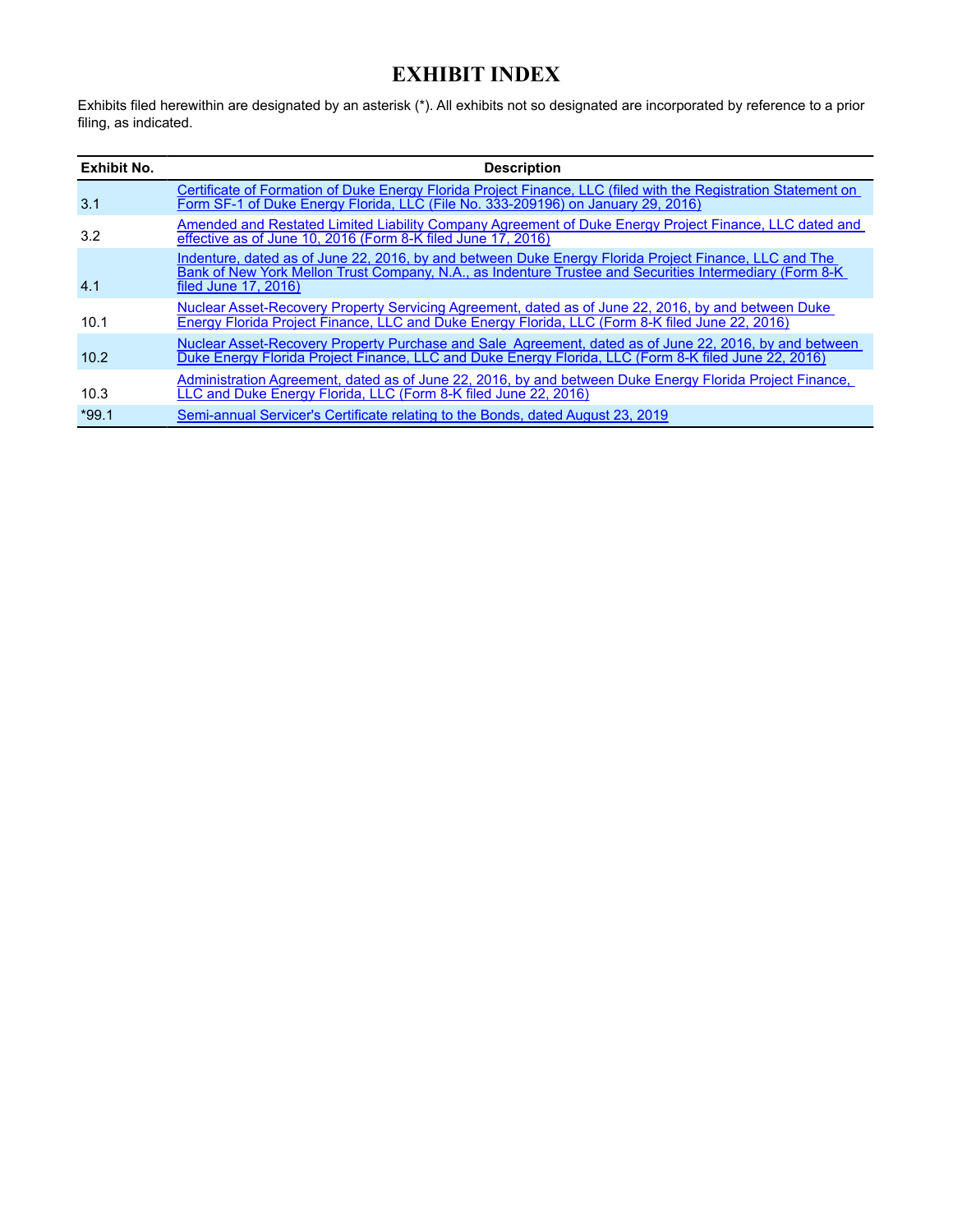## SEMI-ANNUAL SERVICER'S CERTIFICATE

Pursuant to Section 4.01(c)(ii) of the Nuclear Asset-Recovery Property Servicing Agreement, dated as of June 22, 2016 (Servicing Agreement), by and between **DUKE ENERGY FLORIDA, LLC**, as servicer (Servicer), and **Duke Energy Florida Project Finance, LLC**, the Servicer does hereby certify, for the September 3, 2019, Payment Date (Current Payment Date), as follows:

Capitalized terms used but not defined herein have their respective meanings as set forth in the Servicing Agreement. References herein to certain sections and subsections are references to the respective sections of the Servicing Agreement or the Indenture, as the context indicates.

**Collection Periods:** March 1, 2019 to August 31, 2019

#### **Payment Date:** September 3, 2019

1. Collections Allocable and Aggregate Amounts Available for the Current Payment Date:

| i.    | Remittances for the                                              | March 2019       | <b>Collection Period</b>                                 | \$<br>5,679,232.33 |
|-------|------------------------------------------------------------------|------------------|----------------------------------------------------------|--------------------|
| ii.   | Remittances for the                                              | April 2019       | <b>Collection Period</b>                                 | 6,623,947.17       |
| iii.  | Remittances for the                                              | May 2019         | <b>Collection Period</b>                                 | 5,851,561.58       |
| iv    | Remittances for the                                              | June 2019        | <b>Collection Period</b>                                 | 6,138,227.36       |
| ν.    | Remittances for the                                              | <b>July 2019</b> | <b>Collection Period</b>                                 | 9,435,095.45       |
| vi.   | Remittances for the                                              | August 2019      | <b>Collection Period</b>                                 | 7,931,607.60       |
| vii.  |                                                                  |                  |                                                          |                    |
| viii. |                                                                  |                  |                                                          |                    |
| ix.   | Investment Earnings on Capital Subaccount                        |                  |                                                          | 72,052.54          |
| Х.    | Investment Earnings on Excess Funds Subaccount                   |                  |                                                          | 31.10              |
| xi.   | Investment Earnings on General Subaccount                        |                  | 221,195.78                                               |                    |
| xii.  | General Subaccount Balance (sum of i through xi above)           |                  | \$<br>41,952,950.91                                      |                    |
| xiii. |                                                                  |                  | Excess Funds Subaccount Balance as of prior Payment Date |                    |
| XIV.  | Capital Subaccount Balance as of prior Payment Date              |                  |                                                          | 6,461,737.29       |
| XV.   | <b>Collection Account Balance (sum of xii through xiv above)</b> |                  | \$<br>48,414,688.20                                      |                    |

#### 2. Outstanding Amounts as of prior Payment Date:

|      |              |      | vi. Aggregate Outstanding Amount of all Series A Bonds | 1,149,457,849.00 |
|------|--------------|------|--------------------------------------------------------|------------------|
| V.   | Series A     | 2035 | <b>Outstanding Amount</b>                              | 275,290,000.00   |
|      | iv. Series A | 2032 | <b>Outstanding Amount</b>                              | 250,000,000.00   |
| iii. | Series A     | 2026 | <b>Outstanding Amount</b>                              | 436,000,000.00   |
| ii.  | Series A     | 2021 | Outstanding Amount                                     | 150,000,000.00   |
|      | Series A     | 2018 | Outstanding Amount                                     | 38,167,849.00    |

3. Required Funding/Payments as of Current Payment Date:

# *Principal Principal Due* i. Series A 2018 **3 25,470,788.00** ii. Series A 2021 iii. Series A 2026 iv. Series A 2032 v. Series A 2035 **vi. All Series A Bonds \$ 25,470,788.00**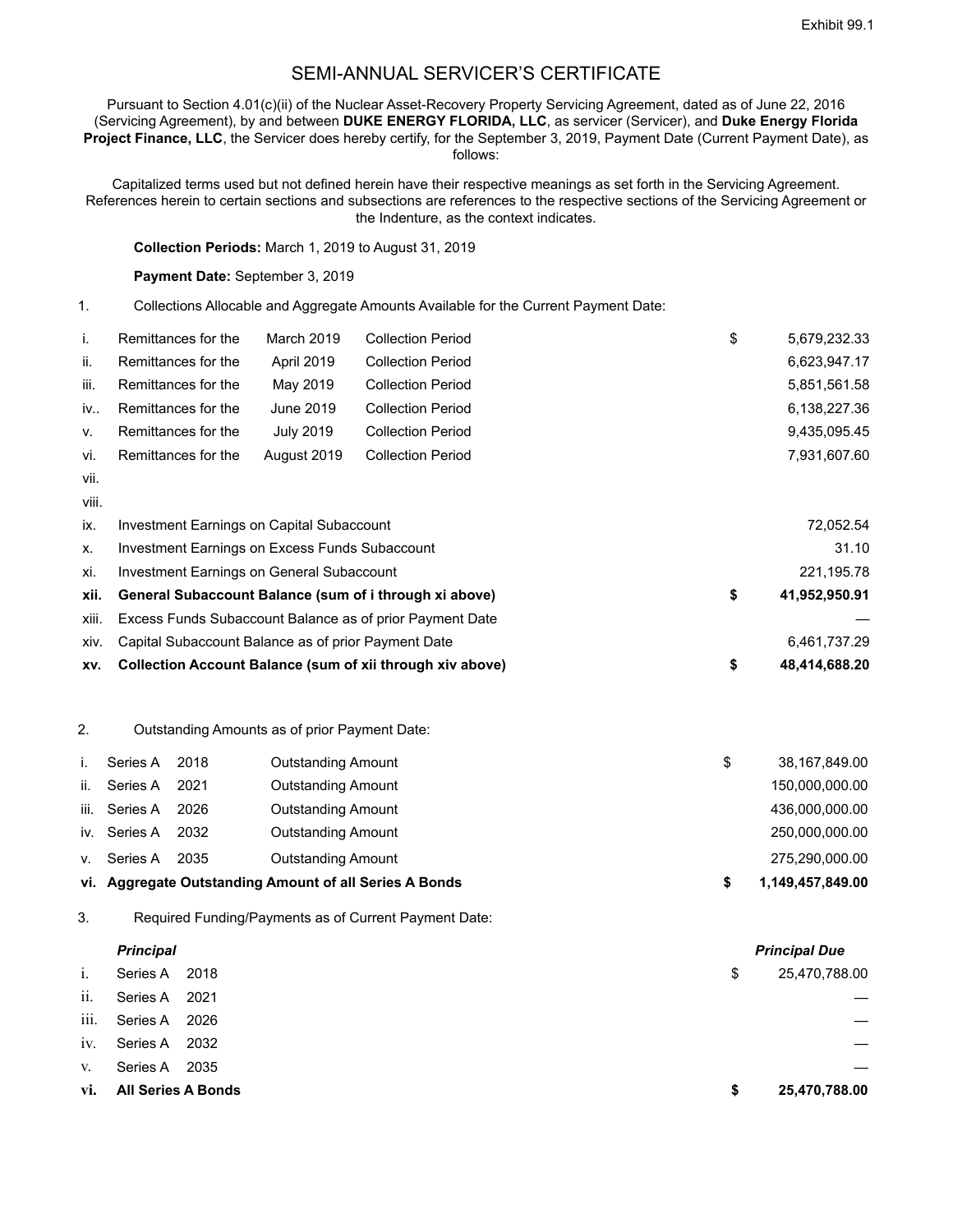*Interest*

|       | <b>WAL</b>                                                                             | <b>Interest</b><br>Rate | Days in Interest Period |     |                     | <b>Principal Balance</b>     |        | <b>Interest Due</b>     |
|-------|----------------------------------------------------------------------------------------|-------------------------|-------------------------|-----|---------------------|------------------------------|--------|-------------------------|
| v.    | Series A 2018                                                                          | 1.196%                  |                         | 184 | \$                  | 38,167,849.00                | \$     | 228,244.00              |
| Vİ.   | Series A 2021                                                                          | 1.731%                  |                         | 184 |                     | 150,000,000.00               |        | 1,298,250.00            |
| VII.  | Series A 2026                                                                          | 2.538%                  |                         | 184 |                     | 436,000,000.00               |        | 5,532,840.00            |
| VIII. | Series A 2032                                                                          | 2.858%                  |                         | 184 |                     | 250,000,000.00               |        | 3,572,500.00            |
| IX.   | Series A 2035                                                                          | 3.112%                  |                         | 184 |                     | 275,290,000.00               |        | 4,283,512.40            |
| х.    | <b>All Series A Bonds</b>                                                              |                         |                         |     |                     |                              | \$     | 14,915,346.40           |
|       |                                                                                        |                         |                         |     |                     | <b>Required Level</b>        |        | <b>Funding Required</b> |
| XI.   | Capital Account                                                                        |                         |                         |     | \$                  | 6,471,450.00                 | \$     | 9,712.71                |
| 4.    | Allocation of Remittances as of Current Payment Date Pursuant to 8.02(e) of Indenture: |                         |                         |     |                     |                              |        |                         |
| i.    | Trustee Fees and Expenses; Indemnity Amounts                                           |                         |                         |     |                     |                              |        | \$<br>5,400.00          |
| ii.   | Servicing Fee                                                                          |                         |                         |     |                     |                              |        | 323,572.50              |
| iii.  | <b>Administration Fee</b>                                                              |                         |                         |     |                     |                              |        | 25,000.02               |
| İV.   | <b>Operating Expenses</b>                                                              |                         |                         |     |                     |                              |        | 79,596.53               |
|       |                                                                                        |                         |                         |     |                     | Per \$1,000 of               |        |                         |
|       | Series A Bonds                                                                         |                         |                         |     | Aggregate           | Original Principal<br>Amount |        |                         |
| v.    | Semi-Annual Interest (including any past-due for prior periods)                        |                         |                         |     |                     |                              |        | \$<br>14,915,346.40     |
| 1.    | Series A 2018                                                                          |                         | \$                      |     | 228,244.00 \$       |                              | 1.25   |                         |
| 2.    | Series A 2021                                                                          |                         |                         |     | 1,298,250.00        |                              | 8.66   |                         |
| 3.    | Series A 2026                                                                          |                         |                         |     | 5,532,840.00        |                              | 12.69  |                         |
| 4.    | Series A 2032                                                                          |                         |                         |     | 3,572,500.00        |                              | 14.29  |                         |
| 5.    | Series A 2035                                                                          |                         |                         |     | 4,283,512.40        |                              | 15.56  |                         |
| Vİ.   | Principal Due and Payable as a Result of an Event of Default or on Final Maturity Date |                         |                         |     |                     |                              |        | \$                      |
| 1.    | Series A 2018                                                                          |                         | \$                      |     |                     | \$                           |        |                         |
| 2.    | Series A 2021                                                                          |                         |                         |     |                     |                              |        |                         |
| 3.    | Series A 2026                                                                          |                         |                         |     |                     |                              |        |                         |
| 4.    | Series A 2032                                                                          |                         |                         |     |                     |                              |        |                         |
| 5.    | Series A 2035                                                                          |                         |                         |     |                     |                              |        |                         |
| VII.  | Semi-Annual Principal                                                                  |                         |                         |     |                     |                              |        | 25,470,788.00           |
| 1.    | Series A 2018                                                                          |                         |                         |     | \$ 25,470,788.00 \$ |                              | 139.18 |                         |
| 2.    | Series A 2021                                                                          |                         |                         |     |                     |                              |        |                         |
| 3.    | Series A 2026                                                                          |                         |                         |     |                     |                              |        |                         |
| 4.    | Series A 2032                                                                          |                         |                         |     |                     |                              |        |                         |
| 5.    | Series A 2035                                                                          |                         |                         |     |                     |                              |        |                         |
|       |                                                                                        |                         |                         |     |                     |                              |        |                         |
| VIII. | Other unpaid Operating Expenses                                                        |                         |                         |     |                     |                              |        | \$                      |
| IX.   | Funding of Capital Subaccount (to required level)                                      |                         |                         |     |                     |                              |        | 9,712.71                |
| х.    | Capital Subaccount Return to Duke Energy Florida                                       |                         |                         |     |                     |                              |        | 100,544.63              |
| Xİ.   | Deposits to Excess Funds Subaccount                                                    |                         |                         |     |                     |                              |        | 1,022,990.12            |
| xii.  | Released to Issuer upon Retirement of all Series Bonds                                 |                         |                         |     |                     |                              |        |                         |
| xiii. | <b>Aggregate Remittances as of Current Payment Date</b>                                |                         |                         |     |                     |                              |        | 41,952,950.91           |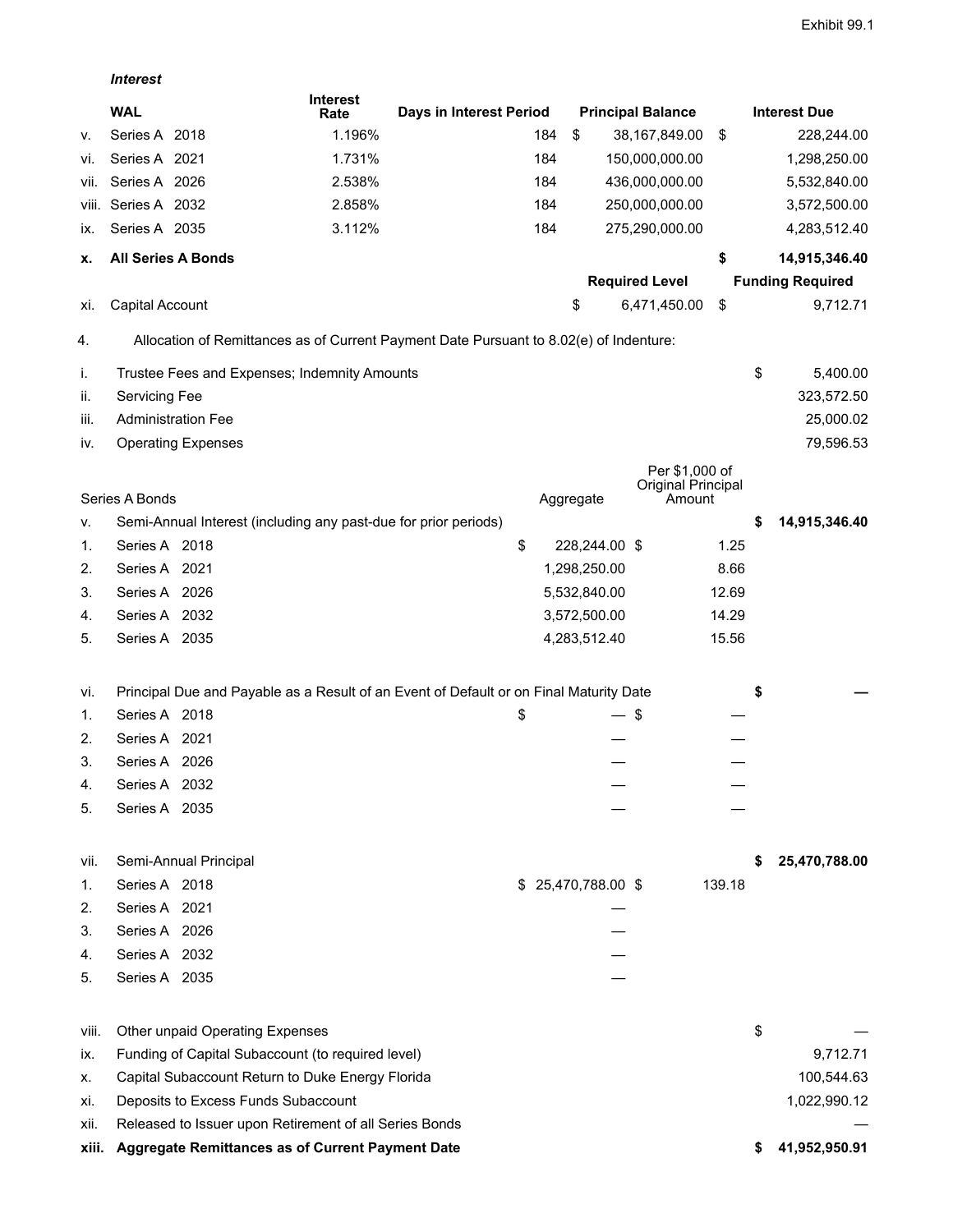5. Outstanding Amount and Collection Account Balance as of Current Payment Date (after giving effect to payments to be made on such Payment Date):

| j.    | Series A 2018                                             | \$<br>12,697,061.00    |
|-------|-----------------------------------------------------------|------------------------|
| ii.   | Series A 2021                                             | 150,000,000.00         |
| iii.  | Series A 2026                                             | 436,000,000.00         |
| iv.   | Series A 2032                                             | 250,000,000.00         |
| V.    | Series A 2035                                             | 275,290,000.00         |
| vi.   | <b>Aggregate Outstanding Amount of all Series A Bonds</b> | \$<br>1,123,987,061.00 |
| vii.  | <b>Excess Funds Subaccount Balance</b>                    | 1,022,990.12           |
| viii. | Capital Subaccount Balances                               | 6,471,450.00           |
| ix.   | <b>Aggregate Collection Account Balance</b>               | 7.494.440.12           |

6. Subaccount Withdrawals as of Current Payment Date (if applicable, pursuant to Section 8.02(e) of Indenture):

| i.   | <b>Excess Funds Subaccount</b>                                                  | \$ |
|------|---------------------------------------------------------------------------------|----|
| ii.  | Capital Subaccount                                                              |    |
| iii. | <b>Total Withdrawals</b>                                                        | \$ |
| 7.   | Shortfalls in Interest and Principal Payments as of Current Payment Date:       |    |
| i.   | Semi-annual Interest                                                            |    |
|      | Series A 2018                                                                   | \$ |
|      | Series A 2021                                                                   |    |
|      | Series A 2026                                                                   |    |
|      | Series A 2032                                                                   |    |
|      | Series A 2035                                                                   |    |
|      | <b>Total</b>                                                                    | \$ |
| ii.  | Semi-annual Principal                                                           |    |
|      | Series A 2018                                                                   | \$ |
|      | Series A 2021                                                                   |    |
|      | Series A 2026                                                                   |    |
|      | Series A 2032                                                                   |    |
|      | Series A 2035                                                                   |    |
|      | <b>Total</b>                                                                    | \$ |
| 8.   | Shortfalls in Payment of Return on Invested Capital as of Current Payment Date: |    |
| i.   | Return on Invested Capital                                                      | \$ |
| 9.   | Shortfalls in Required Subaccount Levels as of Current Payment Date:            |    |
| i.   | Capital Subaccount                                                              | \$ |